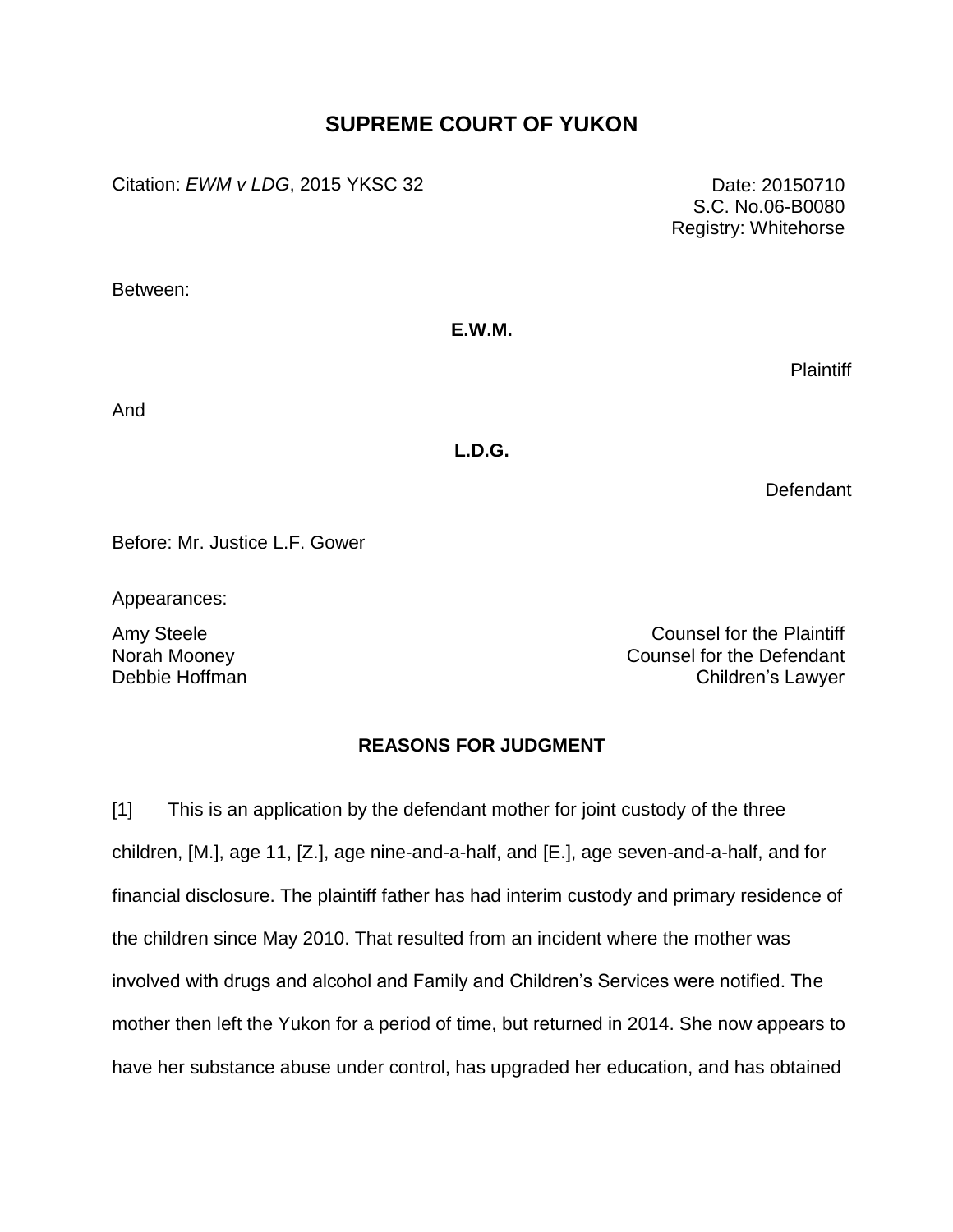steady employment. On April 10, 2015, I ordered specified unsupervised access for the mother, and on June 2, 2015, I increased that access to alternating weeks.<sup>1</sup>

[2] This is a high conflict matter in which the parties have filed numerous conflicting affidavits over the years. The mother now alleges that the father is attempting to alienate her from the children. The children's lawyer shares that concern.

[3] The children's lawyer provided me with an article entitled "*Alienated Children and Parental Separation: Legal Responses in Canada's Family Courts*" authored by N. Bala, B. Fidler, D. Goldberg, and C. Houston, (2007), 33 Queen's LJ 79. The article defines an alienated child as one who expresses unreasonable negative feelings and beliefs towards a parent that are significantly disproportionate to the child's actual experience with that parent. In other words, the child may unreasonably reject the parent despite the absence of alienating conduct by that parent. This can occur when the other parent's conduct indirectly undermines a positive relationship between the child and the rejected parent, for example a father repeatedly telling the child that their mother is a liar. Indirect alienating conduct also occurs when the custodial parent expresses sadness that the child is going on an access visit. As a result of these concerns, Canadian courts have often said that a custodial parent has a positive obligation to encourage the child's relationship with the other parent.

[4] Sometimes, a child can become aligned with one parent as a response to the loyalty conflict that can arise in a high conflict separation. The authors suggest that it may be emotionally less stressful to take the side of one parent, without completely rejecting the other. This is the specific concern expressed by the children's lawyer in this case.

 1 The father has filed a Notice of Appeal regarding the order of June 2, 2015.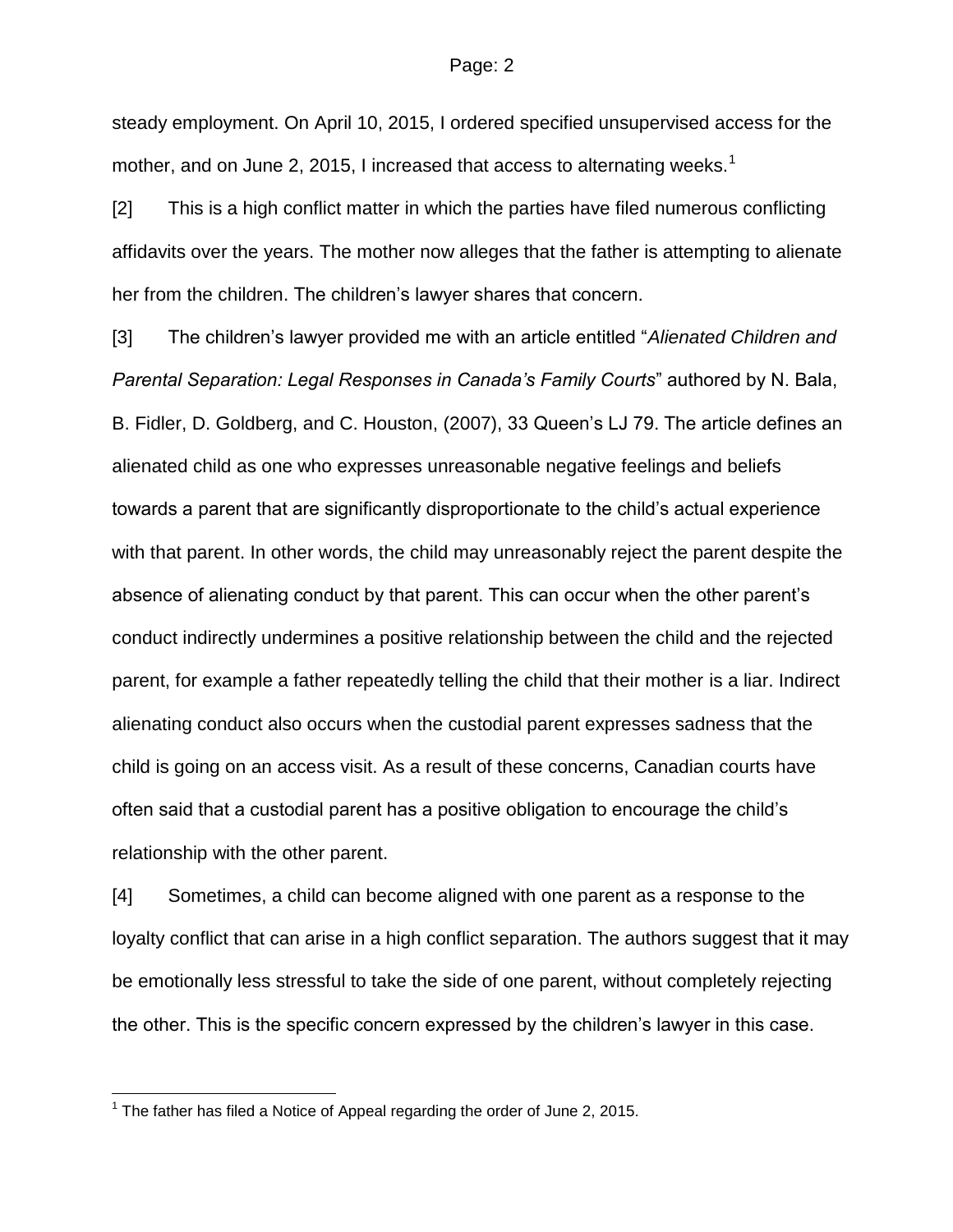She is also worried that the children are far too involved in the issues arising from this litigation, and that this could cause them serious long term harm.

[5] The article lists several behaviours commonly exhibited by an alienating parent, including the following:

- allows the child to make decisions about contact with the other parent;
- no encouragement of calls to other parent in between visits;
- tells child fun things that were missed during visit with other parent;
- refusal to speak directly to other parent;
- exaggerates negative attributes of other parent;
- over-involves the child in adult matters and litigation; and
- requires the child to be a messenger.

[6] The authors also suggest that bitter protracted litigation may transform an

alignment with one parent into outright rejection of the other, which can have long-lasting

negative effects on a child. On the other hand, they point to a growing body of research

which suggests that maintaining regular contact with both parents generally results in

better long-term outcomes for children, even in high conflict separations. With respect to

joint custody, the authors state:

Although the courts have generally held that joint custody should not be ordered unless there is some history of cooperation between the parents, in some cases of alienation judges are prepared to make an order of joint custody as a way to "send a message" to the custodial parent and child that further resistance to the child's relationship with the other parent may reverse custody. This approach minimizes the instability in the child's life and signals to the alienating parent and third parties that they should respect the roles of both parents….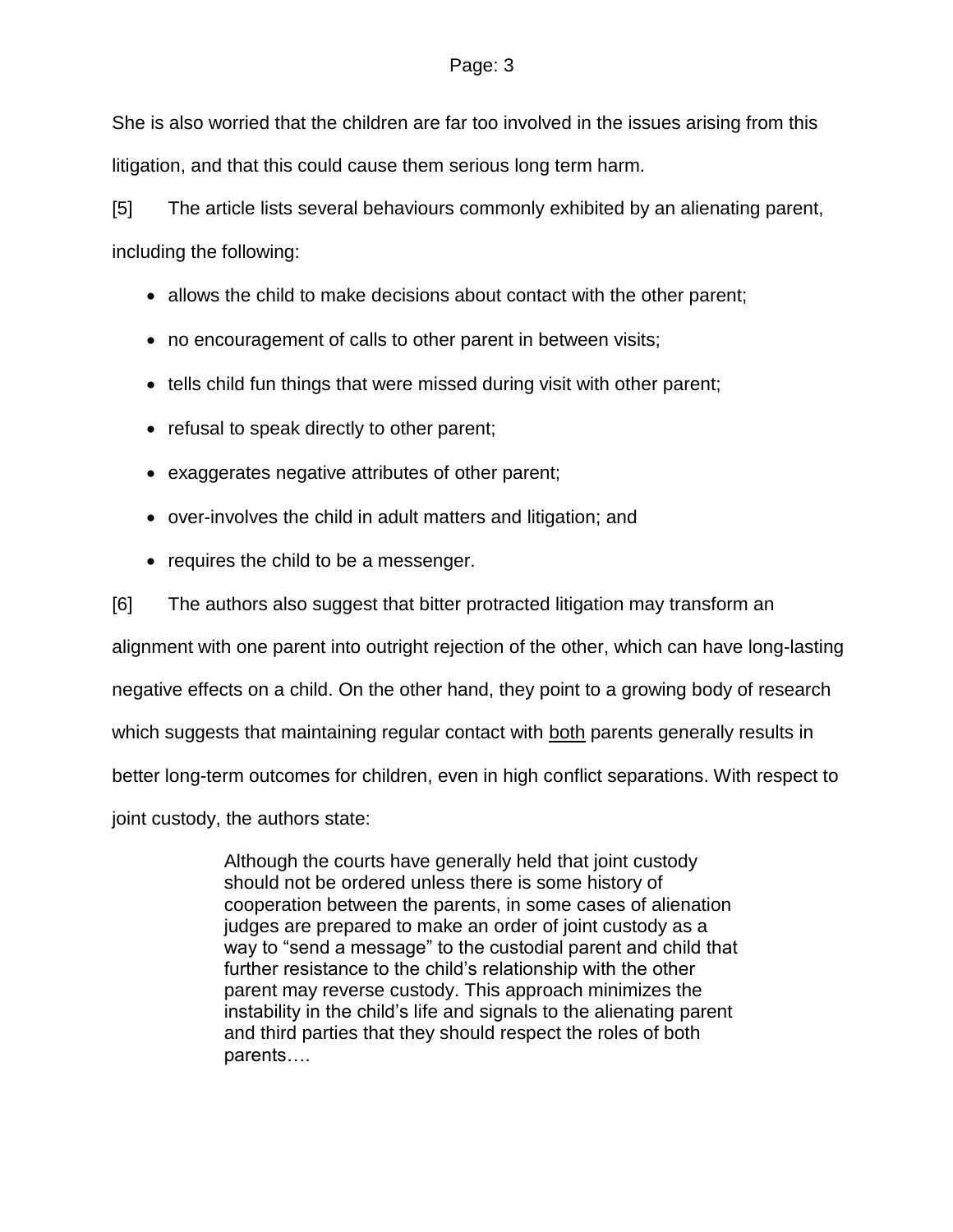[7] Before making my June  $2^{nd}$  order allowing the mother week on/ week off access, I

carefully reviewed the letter from the children's lawyer dated May 29, 2015, which

includes the following statements:

The children want their parents to know that they are not taking sides, rather, they are expressing their wishes about how they would like to spend time with their parents.

I am asking the lawyers to caution their clients about discussing court matters or living arrangements, or the children's views and preferences directly with the children. The children want to immediately commence a one-week/oneweek timeshare arrangement.

..

I must say that these children were an absolute delight to meet with. They are fun, clever, articulate children who were very clear with me about their wishes. There was no reluctance by any of the children to express their views about their living arrangements and time with each parent.

[8] At the hearing before me on July 7, 2015, the children's lawyer confirmed that she

has instructions from the children that the week on/week off residential schedule

continue, and that the parents should now move to a joint custody arrangement.

[9] Notwithstanding these clear instructions from a very experienced children's lawyer,

the father continues to feel that joint custody is not in their best interests. In his affidavit

filed July 6, 2015, he deposed:

I am opposed to the Defendant's application for joint custody as I feel it is not in the Children's best interest. I have had sole custody of my kids for six and a half years [in fact it has only been five years since the order of May 25, 2010]. I feel they are not ready for the Defendant to have shared custody. It is clear to me that they would like to go back to the old schedule where they get to visit their mother and have an occasional sleepover. They love her, but I feel they do not want to live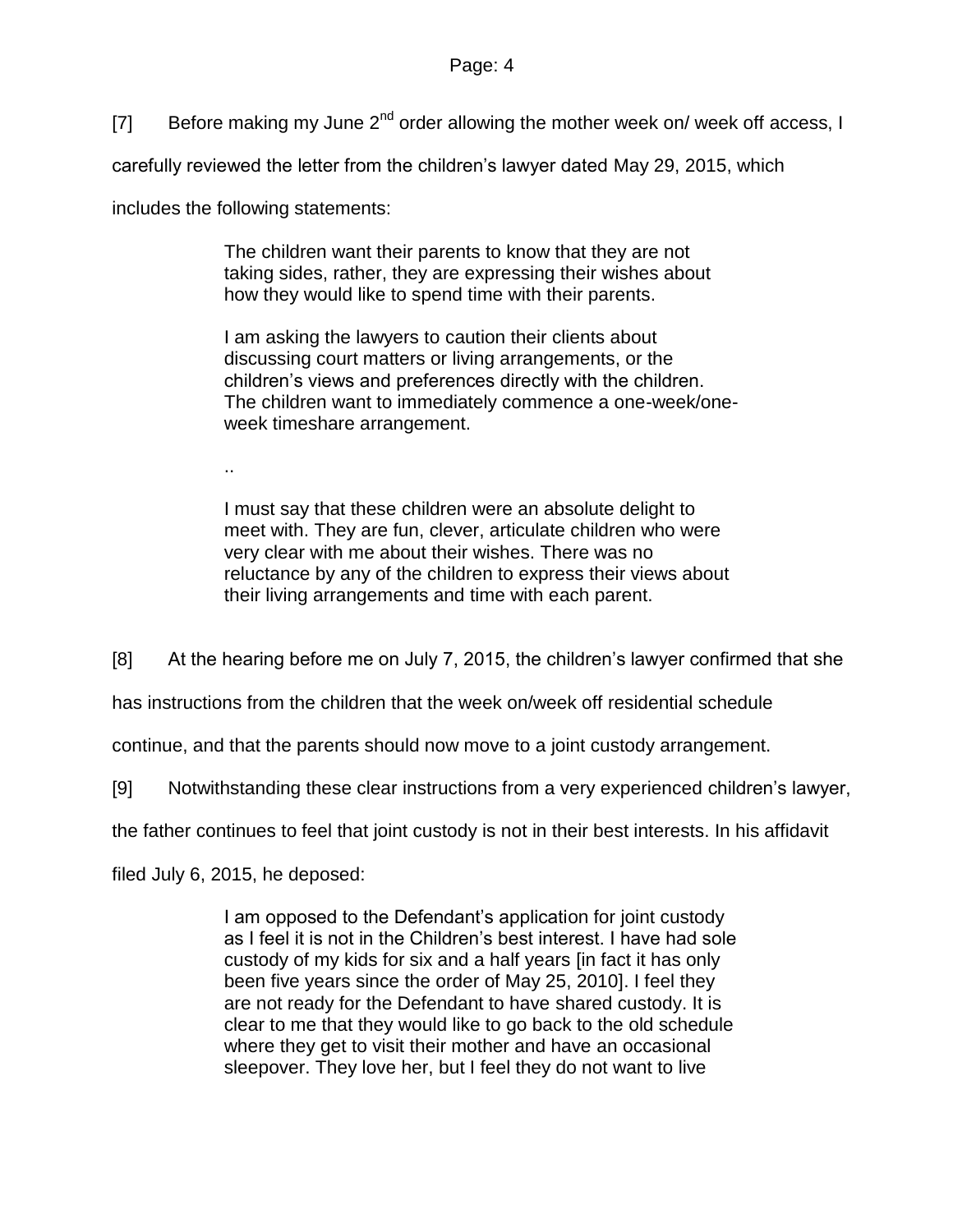with her half of the time. They have made that clear to me, and I feel they are afraid to tell their mom the same thing.

[10] The father's counsel made similar submissions during the hearing on July  $7<sup>th</sup>$ , to the effect that the children are telling the father one thing and the children's lawyer something completely different.

[11] For the reasons which follow, I prefer to accept the relatively objective submissions of the children's lawyer that the children genuinely want to continue the week on/week off schedule and to begin a joint custody arrangement. In my view, the father's position is tainted by his animosity towards the mother and his apparent determination to do everything possible to frustrate her relatively recent attempt to play an equal parenting role in the lives of the children.

[12] For example, the father has repeatedly expressed his concern over the mother's suspected alcohol and drug abuse, as well as her association with suspected drug dealers. However, it is important to note that the mother has filed a letter from her family physician dated November 19, 2014, which indicates that the physician has treated her for the past 16 months and that she has no reason to believe the mother is abusing alcohol or using any illicit substances. Nor could she see any indication from her clinic or hospital chart that her previous caregivers were concerned about drug or alcohol abuse. Further, the mother provided a letter dated April 20, 2015 from an addictions mental health counsellor with Alcohol and Drug Services, who interviewed the mother on four occasions and had her complete a questionnaire regarding possible outpatient counselling. The counsellor concluded that the mother "does not appear to have difficulty with functioning… does not have a level of addiction that would warrant serious concern…[and] sounded sober and clear-minded".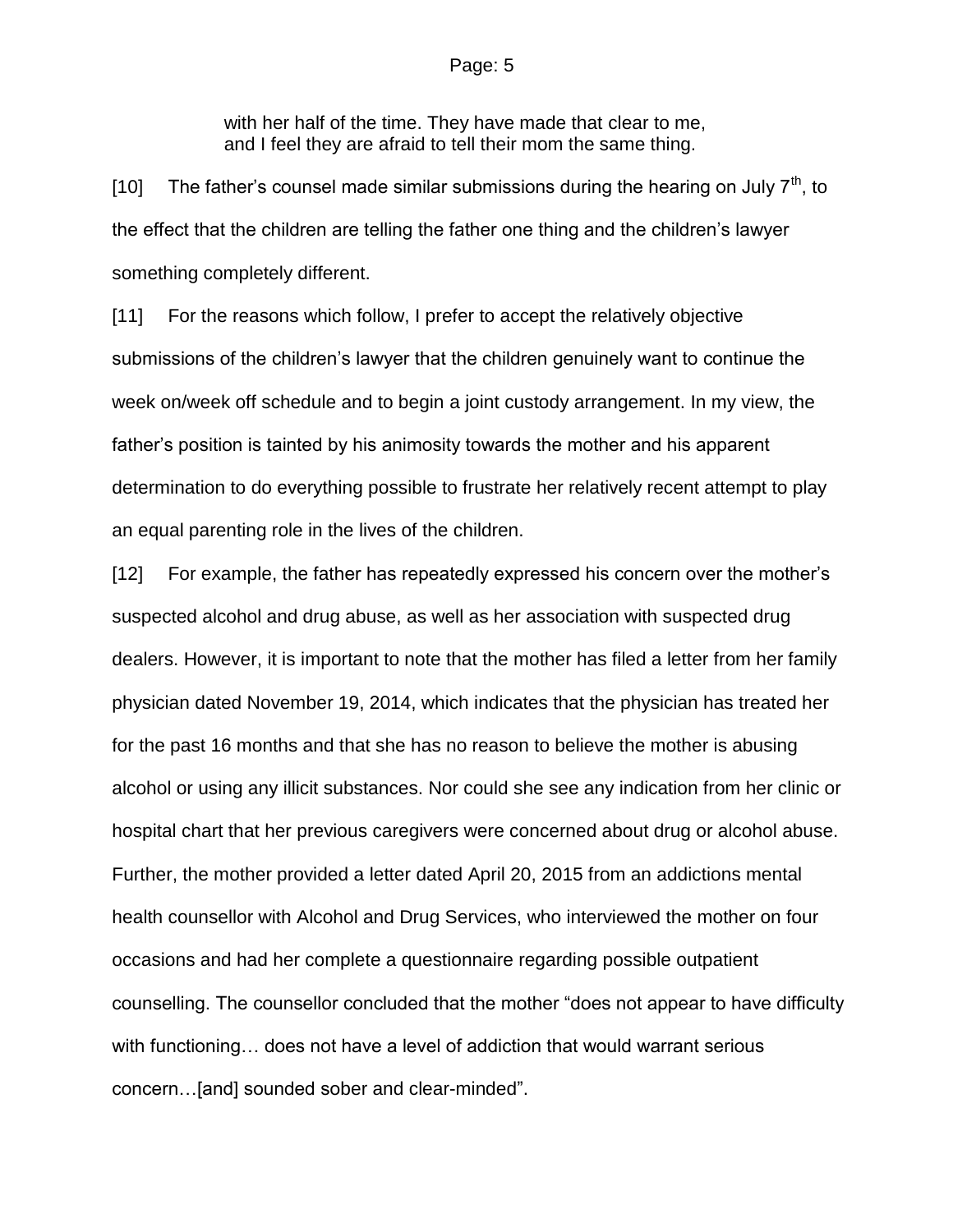[13] In addition, the mother graduated this past spring from the Culinary Arts Program at the Yukon College and was placed on the Dean's List. She now has regular employment with a local hotel doing food preparation. I take this as additional evidence that she is currently well functioning and no longer subject to substance abuse.

[14] Notwithstanding this evidence, in his most recent affidavit filed July 6, 2015, the father continues to make allegations of the mother's abuse of alcohol and association with drug dealers.

[15] Further, during the hearing on June 2, 2015, I indicated to the parties that this matter was turning into an "affidavit war", which I hoped they were capable of stopping for the sake of the children. However, it is clear from the father's most recent affidavit of July 6, 2015, that the war simply continues, at least from his point of view. The mother, on the other hand, has demonstrated what I take to be a genuine effort to get along with the father since June 2<sup>nd</sup>. As the father concedes, during the mother's week, on June 5<sup>th</sup>, she allowed [M.] to have a sleepover at her father's house. Further, during the mother's week of June  $15<sup>th</sup>$ , the mother allowed the children additional time with the father so that they could celebrate the last day of school. On June  $16<sup>th</sup>$ , the mother also allowed [M.] another sleepover at her father's house. On June  $17<sup>th</sup>$ , the mother allowed [Z.] a sleepover at the father's house. On June  $20<sup>th</sup>$ , the mother allowed the father to take [Z.] to Johnson's Crossing. The mother was even prepared to allow the children to go with the father in order to neutralize the unpleasant scene at the grocery store on June 18<sup>th</sup> (which I describe below), until the father told them to go with her because she had bought food for their dinner (not because it was her week with the children).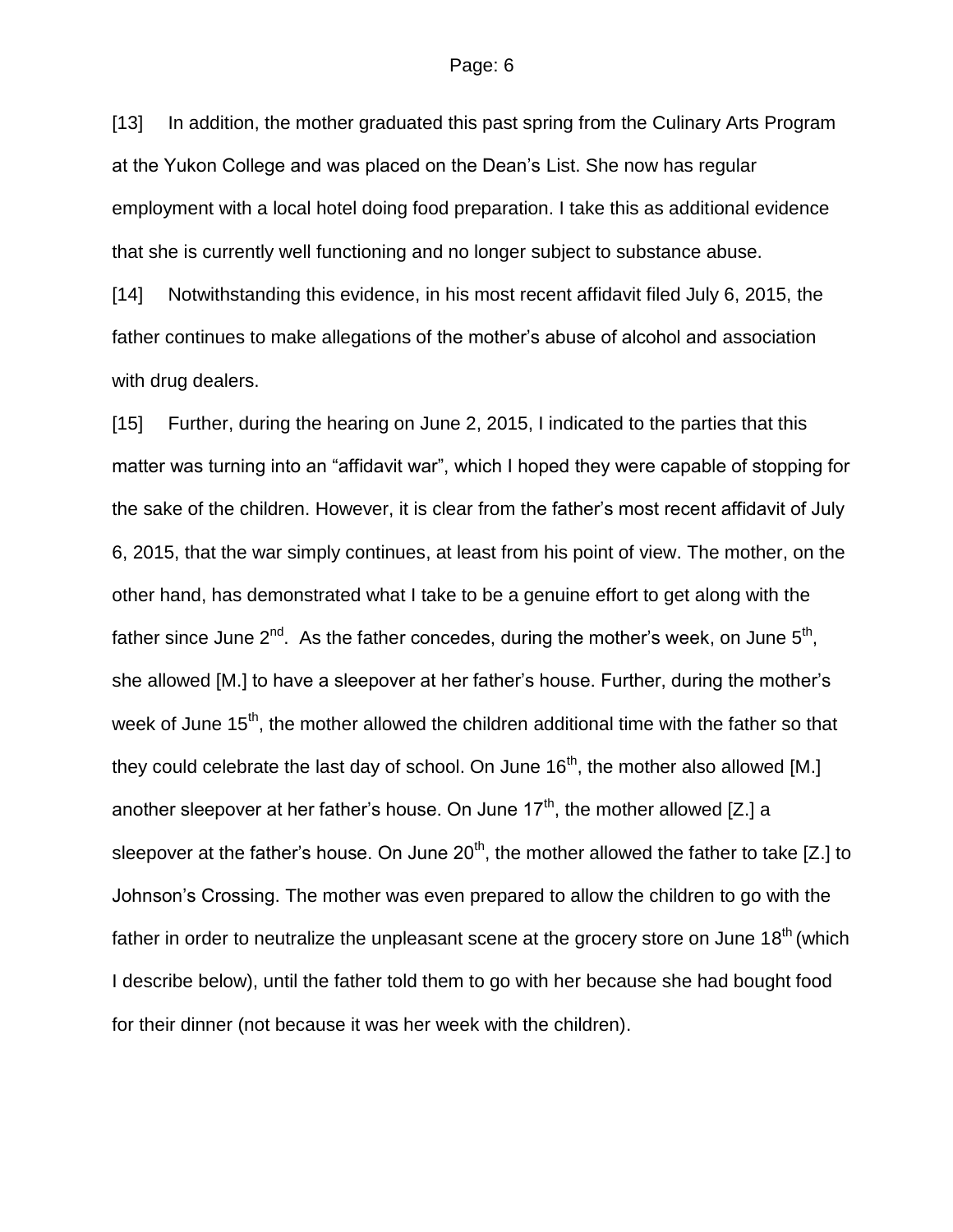[16] There were also a number of passages in the father's affidavit of July 6, 2015

which support the conclusion that, intentionally or not, the father is conducting himself in

a way which risks aligning the children with him against the mother. I will cite a few

representative examples.

[17] The father deposed that after the children went to reside with the mother on June

2<sup>nd</sup>, pursuant to my order of that day:

…My Children did cry, and I feel they were upset. I have had sole custody of the kids for six years. I know it wasn't easy for them nor was it easy for me. I have been in their lives constantly and will continue to do so.

[18] The father further deposed that when he met the children on June  $5<sup>th</sup>$ :

… I could tell that they missed me dearly. [M.] asked me if he could have a sleepover that night at my house with some of his friends. The Defendant allowed that to happen [this was during her week]. I believe [M.] feels more comfortable in my home because he spent most of his life living there…. The following day…the Defendant picked them up. It appeared to me [M.] did not want to go and was a little sad to do so.

This is one of several examples of the father effectively allowing the children to choose

which parent they will spend time with, notwithstanding the order for equal time.

[19] The father further deposed that when he got the children back from their mother's

house on June  $8<sup>th</sup>$ :

… That first night back, [M.] talked to me a bit. He told me that he was concerned about going back to the Defendant's house the following week and he told me that he did not like it at her house and that he wanted to be home….

This is simply inappropriate. The father should not be involving the children in the

litigation.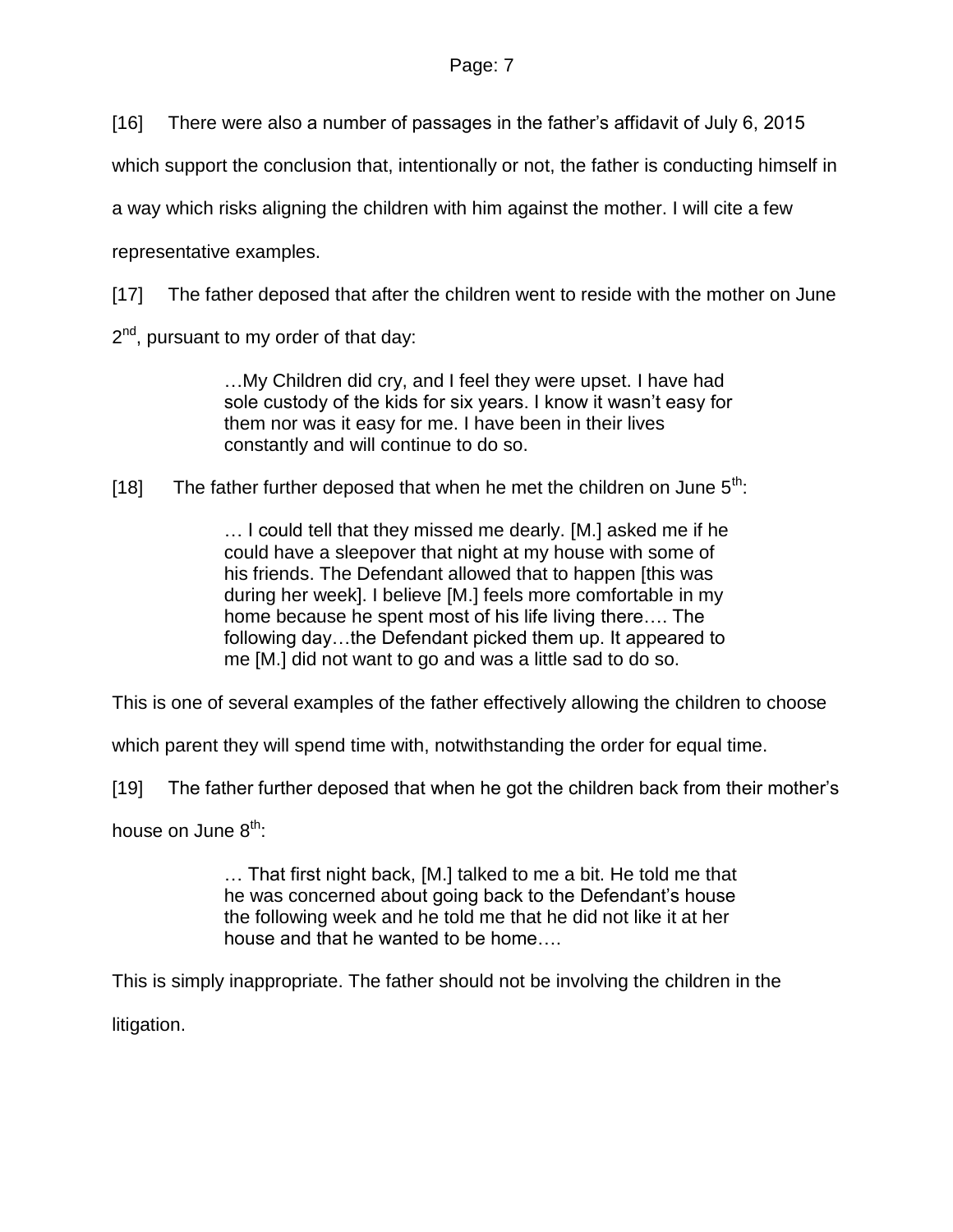[20] The father further deposed to an incident on June  $16<sup>th</sup>$ , which was during the week the mother was to have the children:

> On June 16 I started getting texts from [M.]. He told me he was going to make plans to hang out with his friend. I then texted the Defendant and asked her to get [M.] to call me. During this call [M.] asked if he could come to the [father's] house and chill with his friend. I said OK as long as his mother agreed….[M.] later told me that he was scared to tell his mom and that he didn't want to be there again. The Defendant did allow [M.] to come over to my house…. He told me that he didn't feel comfortable telling the Defendant how he feels because he is afraid of what she may do…

[21] The mother presented a copy of her exchange of texts with the father over this

incident. In my view, she understandably complained about the father making plans with

[M.] without going through her first. The father denied this and texted back "Get your story

straight". This is another example of the father failing to respect the mother's time with

the children, unnecessarily involving them in the litigation and continuing to be

oppositional with the mother.

[22] The father further deposed about an incident with  $[Z.]$  on June 17<sup>th</sup>, again, during

the mother's week with the children:

On June 17 I got a couple of texts from [Z.] that day and she wanted to see me. I called [Z.] to see what was up. As soon as I got on the phone with her I could hear in her voice that she wasn't very happy at all. She sounded upset and I felt that she needed to see me. I told her that I could pick her up and take her for a cruise. I texted the Defendant and she was OK with the meeting. Upon getting to the bank [the pickup spot] I could tell something was wrong with [Z.] and she came with me. As soon as we left the bank [Z.] started to cry and was upset. She told me that she likes visits with her mom and would like that to continue. However, she told me that she no longer wanted to be at her mom's half of the time and she just wanted to schedule to go back to normal. It took me a while to calm her down, and I texted the Defendant and told her that [Z.] did not want to come back and that she should call [Z.].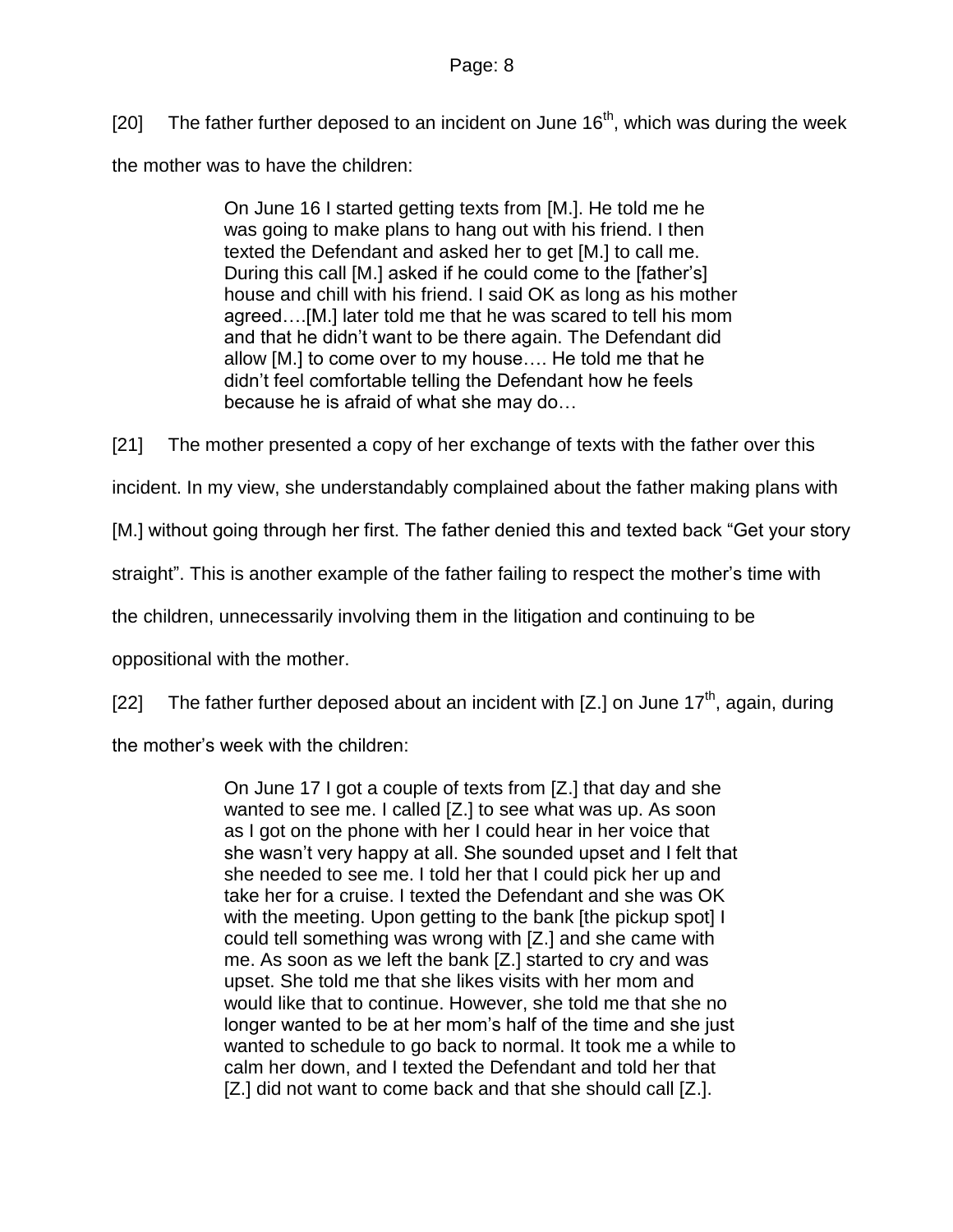The Defendant did call [Z.] and she allowed [Z.] to spend the night with me. [Z.] told me she was happy to spend an extra day with me. She picked out a movie to watch and we had a great night. It is important to me that the Children are happy and don't have to deal with so much stress. I feel that the Defendant is not willing to accept how the Children feel about the custody arrangement….

[23] According to the mother, she was walking with [Z.] on June 17, and [Z.] was happy until she received the telephone call from the father, after which she started crying and said she wanted to go for a cruise with her dad.

[24] This is yet another example of the father failing to respect the mother's time with the children and allowing them to effectively choose which parent they will spend time with, despite the order. It also indicates how the father feels that he knows best what the children really want, despite their clear instructions to the children's lawyer.

[25] The father deposed that on the morning of June  $18<sup>th</sup>$ , [Z.] did not want to go back to the mother's house, so he took her to Family and Children's Services, to look into their "options". The father's response here simply seems bizarre. He was also allowing nineand-a half-year-old [Z.] to effectively dictate where she was going to spend her time and unnecessarily involving her in the litigation. He was also creating a situation where [Z.] might pick up the message that she would not be safe if the father simply returned her to her mother's home.

[26] Eventually, the father agreed to return [Z.] to the mother at a local grocery store. This is the incident I referred to above at para. 14. The other two children were also present. The father's version of what took place conflicts with the mother's. The mother deposed as follows:

> ...The Plaintiff was on a bench at the entrance to the store with the children. In a loud voice the Plaintiff said to me, "look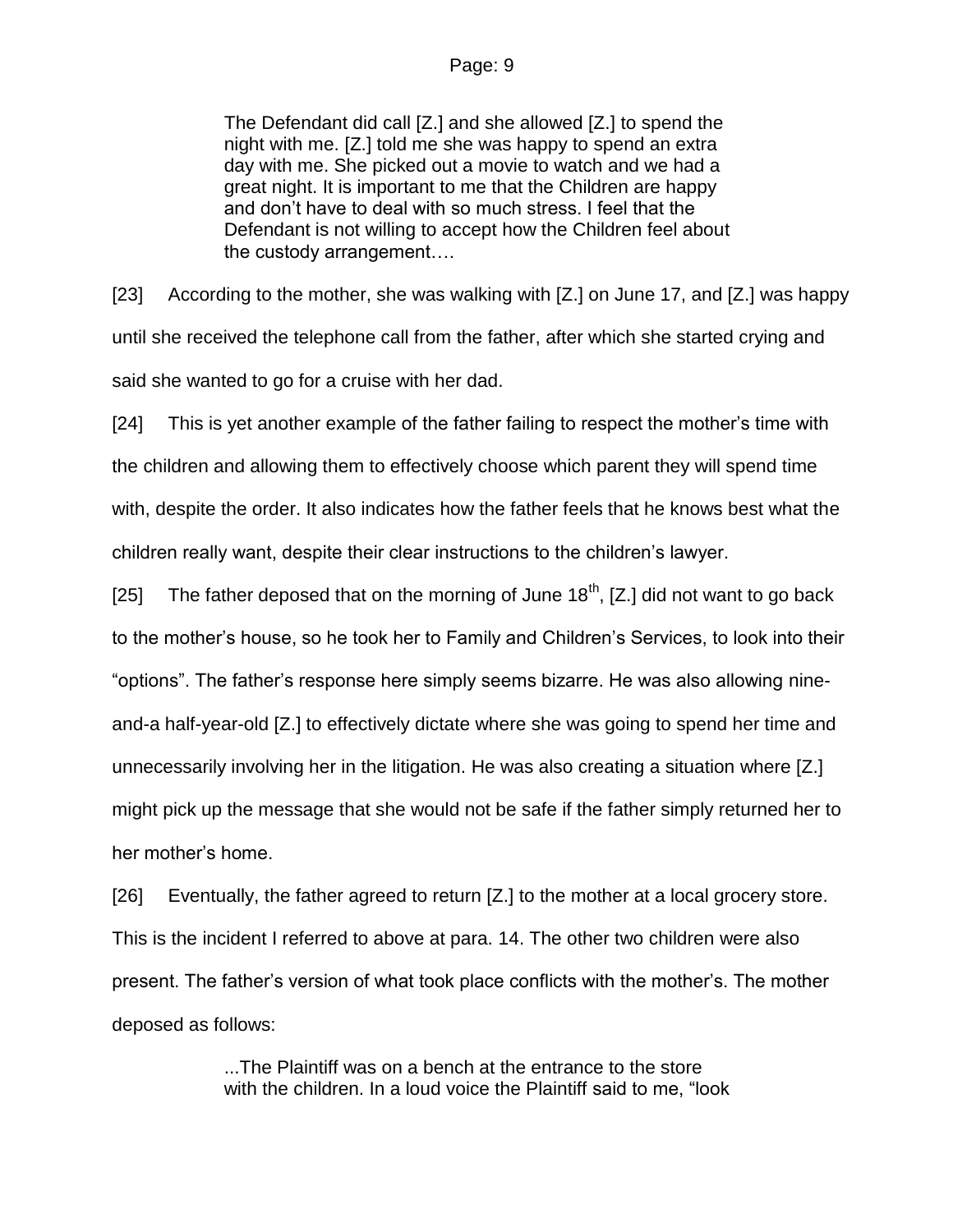what you are doing to my family". The children were crying. People were looking at us. I said it is convenient that every time he shows up or calls the children start crying. The Plaintiff became very angry and said, "oh is this convenient for you?" I said I was not going to play his game. [Z.] was crying on the Plaintiff's shoulder. He pulled her back and looked in her face and said, "Do you like your Mom's game", "do you like this game [Z.]. [Z.] was very upset and crying….

[27] The father's version is as follows:

… I was in the store with [Z.] when the Defendant found us. It appeared to me that the boys were happy to see me and [Z.]. They walked with me and I went to the entrance of the store with the kids. The Defendant continued to shop and met us at the entrance. While the Defendant was shopping [Z.] got emotional again. She told me that she did not want to go with her mom and she just hugged me and sat on my knee on a bench. The boys told me that they wanted to come and stay with me as well. When the Defendant got to the entrance I could tell she wasn't very happy. Then she blurted out that "this is a game" and that I was trying to make a scene. I wasn't very happy with what she said, especially in front of the Children and said, "you think this is a game? Look at what you're doing to these kids."… I absolutely deny stating anything to [Z.] about a game.

[28] It is always difficult on an interim application such as this to sort out conflicts in affidavit evidence without cross-examination or a trial. That said, what I take from this evidence is that the father was again unnecessarily involving the children directly in the litigation and interfering with the mother's time with the children. This was the mother's week, yet there had already been two different sleepovers at his house contrary to the order: [M.] on June 16<sup>th</sup> and [Z.] on June 17<sup>th</sup>. In my view, despite the conflict in the evidence, there is a basis for drawing the inference that the father intentionally wanted to make a public scene of how sad the children were, that it was the mother's fault and that he wanted the children to know this. He admits telling the mother in the children's presence "Look at what you're doing to these kids."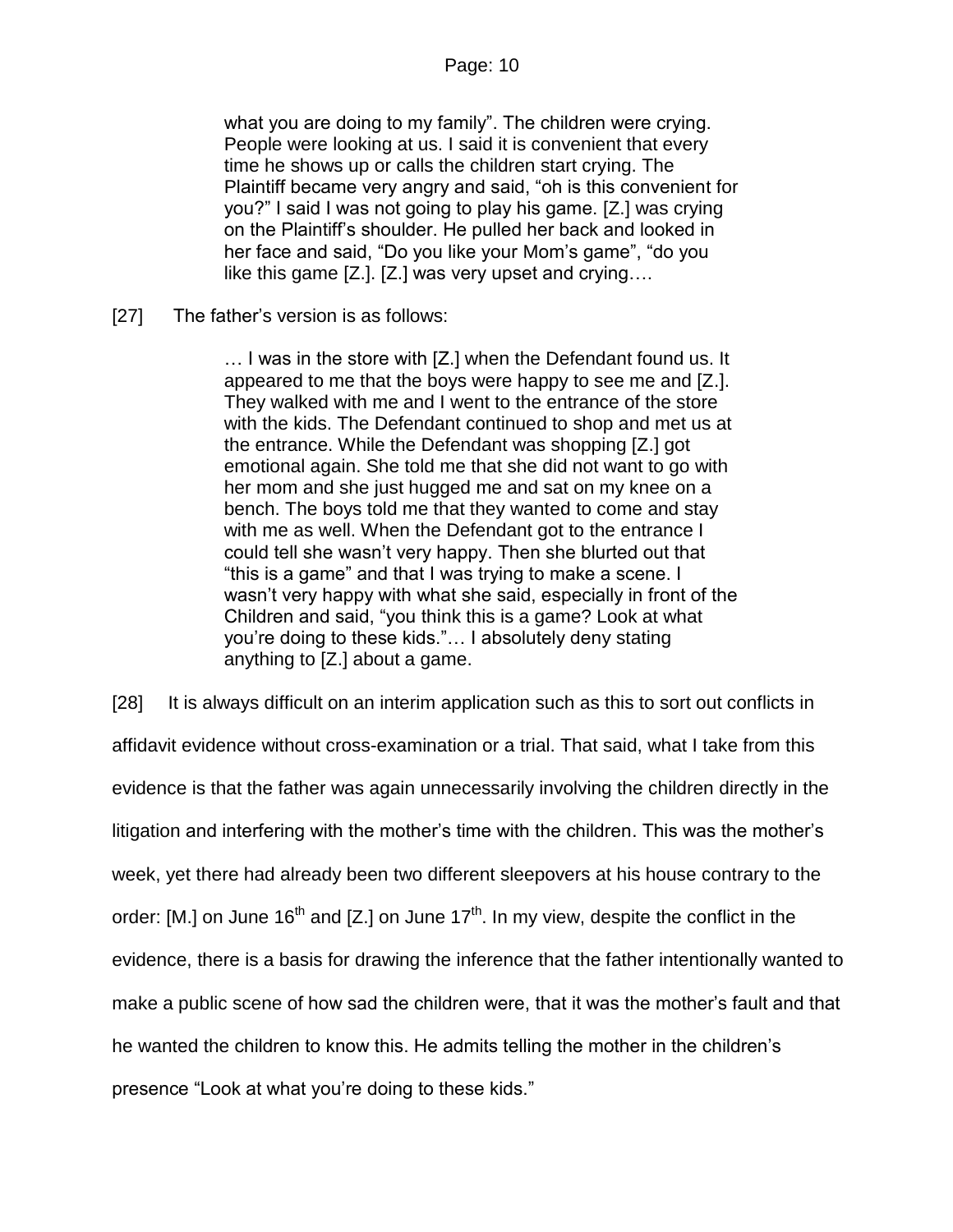[29] In addition, the mother has deposed that the children have told her that the father tells them that he cries all the time when they are not with him and he does not eat or sleep without them. The father denies this, but admits that he tells them he misses them all the time and that they tell him the same. In the mother's opinion, the father has done his best to sabotage the order made on June  $2^{nd}$  and believes that his behaviour is damaging the children. I prefer the mother's view here. As I noted earlier, indirect alienating conduct occurs when the custodial parent expresses sadness that the child is going on access visits, and this theme is repeated throughout the father's most recent affidavit.

[30] In the result, I am ordering a variation of the order of May 25, 2010 to grant the mother and the father interim joint custody of the children. I further vary the order of June 2, 2015 to state that, for the summer school vacation months, the alternating weekly schedule which began on June 8, 2015 will continue, but the exchange of the children will occur on Mondays between 4 and 5 PM in front of the Royal Bank in downtown Whitehorse. When school resumes, the exchange of the children will occur after school on Mondays.

[31] The children will no longer have an unrestricted right to call, text or email the parent with whom they are not currently residing (the "non-residential parent"). Rather, the children will have the option of telephoning, only, the non-residential parent on Wednesday and Saturday afternoons between 4 and 5 PM. The non-residential parent may also telephone the children on those days and between those times, but shall not text, email or telephone the children at any other time.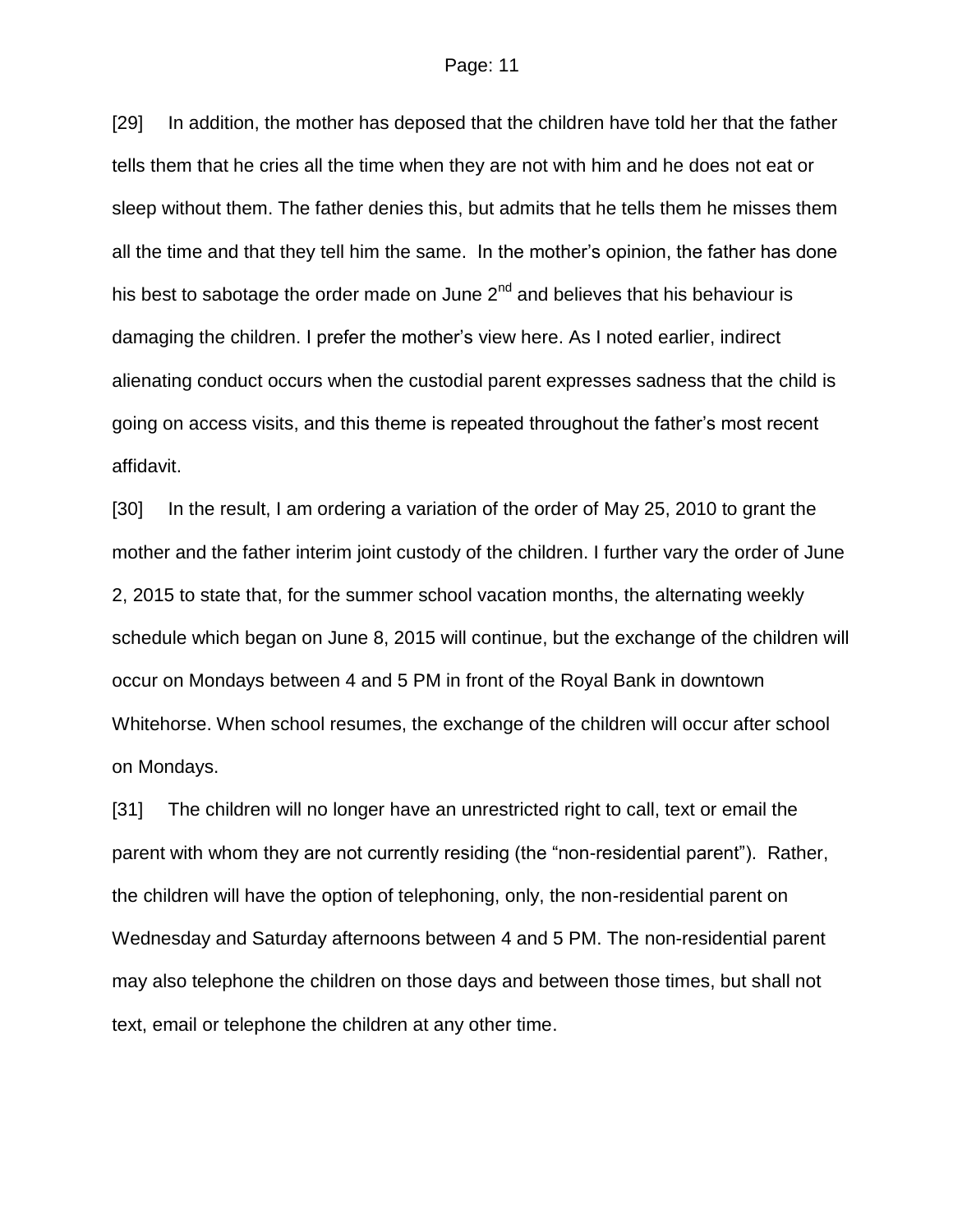[32] The children will also have the option of having supper with the non-residential parent on Thursday evenings, but they are to be returned to the residential parent at least one hour before their bedtime.

[33] Neither parent shall use the children to relay messages to the other parent. Rather, the parents shall make their best efforts to communicate with each other in a civil, businesslike and respectful tone.

[34] The non-residential parent shall not make arrangements to spend time with the children, or any of them, without consulting the residential parent.

[35] The children shall not have the right to decide which parent they are going to spend time with or when.

[36] Both parents will make their best efforts to engage the children in regular counselling. The parents shall consult with one another in good faith in the selection of an appropriate counsellor or counsellors. However, if they are unable to agree, then the mother shall have the right to make the selection. If the father is unhappy with that outcome, he may request a case management conference to further discuss the issue. I am assuming here that because the father is on social assistance, he may be able to arrange this counselling without any cost to either parent. If I am wrong about that assumption, the parties can request a further case management to discuss the issue.

[37] Each parent will similarly make their best efforts to engage in personal counselling to deal with issues arising from the separation. As with the children's counselling, if this is unaffordable for either, then the matter can be addressed in case management.

[38] Both parents shall make their best efforts to avoid discussing issues arising in this litigation with the children. If a child should initiate a conversation with a parent about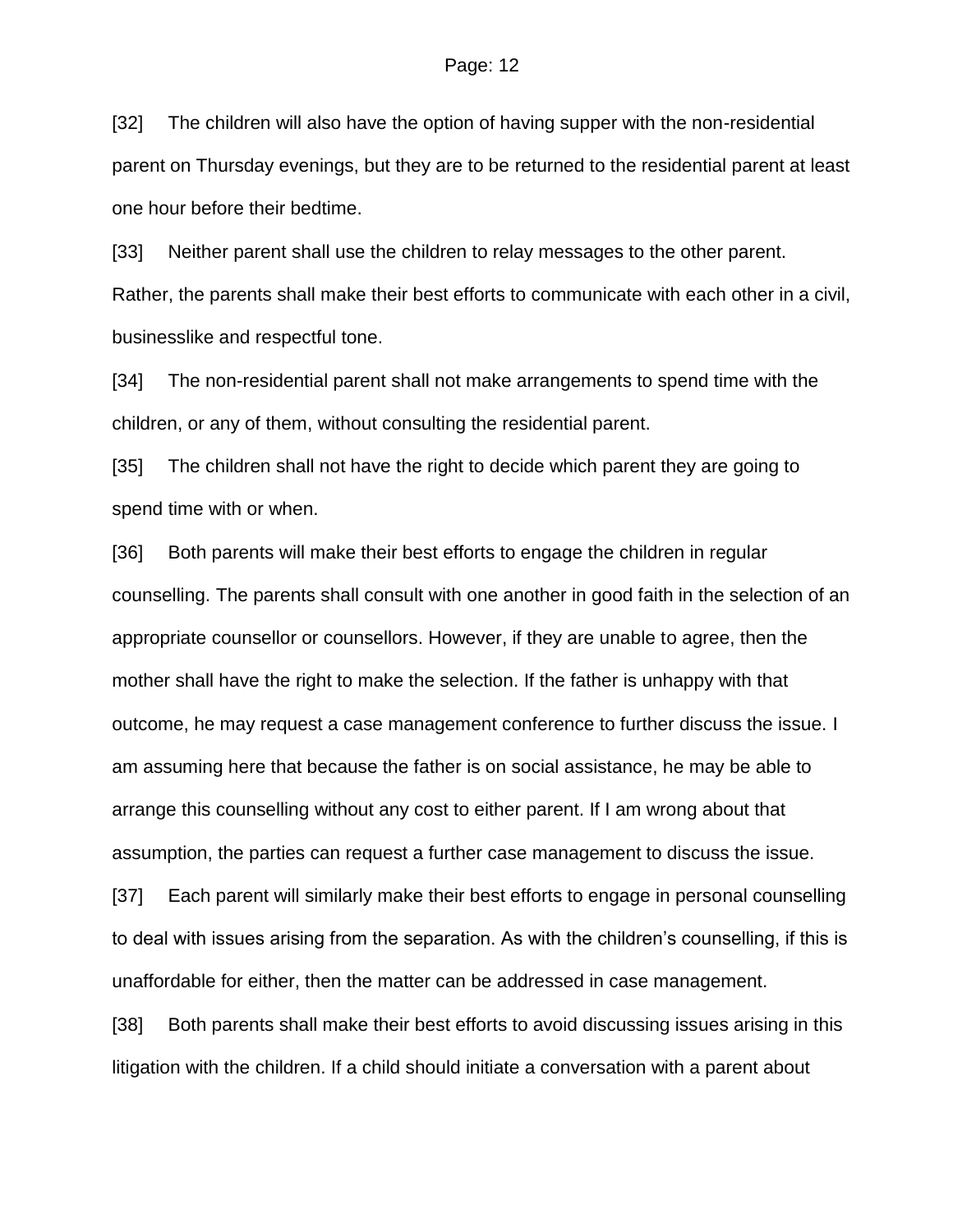such an issue, that parent shall tell the child that the judge has ordered them not to discuss the matter, but that the child is free to talk to their lawyer or their counsellor about the issue.

[39] The father is to retake both levels of the Parenting after Separation workshops offered for free by the Yukon Department of Justice at the first available opportunity. I acknowledge that the father has taken these courses before, but it appears that this was several years ago and that he is probably in need of a refresher. I note that the mother completed these programs relatively recently in March 2014, so I am not requiring her to retake them.

[40] The parents shall consult with one another in good faith on the issue of whether [Z.] attends school in Teslin for the 2015-16 school year. However, if they are unable to agree, then the father shall have the right to make this decision. If the mother continues to be unhappy with the result, she can request a case management conference to discuss the issue. Should [Z.] attend school in Teslin, the mother will be entitled to have [Z.] in her care in Whitehorse every second weekend. I will leave it to counsel to work out further details and, if that is not possible, then either parent may request a case management conference to discuss the issue.

[41] There will be a review of this matter on September 1, 2015 at 2 PM, or on such other date as may be agreed upon between the parents and the children's lawyer.

[42] The father shall provide financial disclosure to the mother as sought in paragraph five of the mother's Notice of Application filed June 1, 2015, within 30 days of the date of this order.